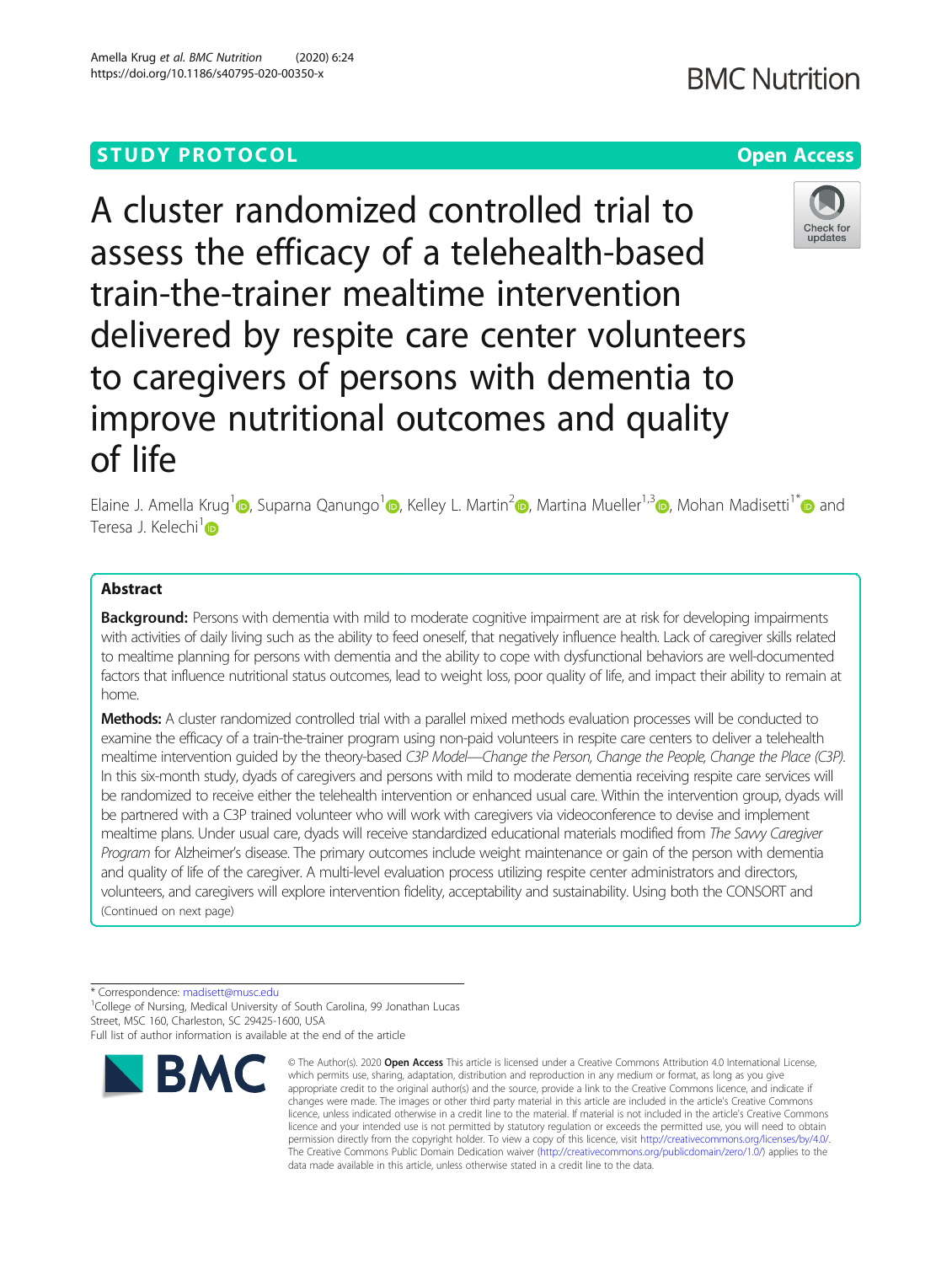# (Continued from previous page)

SPIRIT checklists as guidance, the comprehensive study design is more fully described in this manuscript.

Discussion: In this trial, we will lay the groundwork to examine the efficacy and sustainability of a train-the-trainer telehealth program that could be widely disseminated by national Alzheimer's organizations and readily adopted by community agencies to provide additional resources to assist families in managing mealtimes at home, while promoting the quality of life of both the caregiver and the person with dementia.

Trial registration: This study was registered with clinicaltrials.gov: [NCT03622814](https://clinicaltrials.gov/ct2/show/NCT03622814) on August 9, 2018..

Keywords: Alzheimer's disease, Dementia, Weight loss, Caregiver, Respite care, Train-the-trainer, Nutrition

# Background

Alzheimer's Disease and other related dementias (ADRD) such as Vascular Disease, Lewy Body Disease, and Frontotemporal Disorders that primarily occur among older adults can affect the ability to perform many routine activities of daily living (ADLs). One ADL that affects persons with moderate cognitive decline is the ability to prepare and perform the necessary steps to consume appropriate foods [[1\]](#page-8-0). Using appropriate utensils, consuming healthy food offered in appropriate amounts, preparing food safely, choosing an appropriate diet, and as the disease progresses, recognizing hunger and accepting food offered by others becomes severely compromised [[2](#page-8-0)]. The ability to complete these mealtime tasks is often lost in a predictable progression; the last capacities lost are the ability to recognize what is appropriate to eat, and the ability to feed oneself [[3](#page-8-0), [4](#page-8-0)]. Staff in organizations and institutions that serve older persons with dementias (PWD) and their family caregivers need to plan for these changes as eating problems result in weight loss and nutritional deficits that negatively affect health. Prior to institutionalization, eating problems are often seen among older adults who are enrolled in community-based Respite Care Centers (RCC) or Adult Dementia Daycare [\[5](#page-8-0)]. In the U.S., it is anticipated that the number of PWD will rise to 14 million over the next four decades [\[6](#page-8-0)]. Thus, the community capacity to serve family caregivers will need to increase to accommodate the numbers of PWD served and have the ability to expand the types of resources offered, to allow families to remain together in the home.

Living at home for as long as possible with support is widely promoted as the best living situation for the PWD [\[7](#page-8-0)]. Included in that assumption is that the PWD is able to eat enough to sustain him or herself with the supervision or physical help of a family member or caregiver. The four most recent national assessments, the 1999 and 2004 National Long Term Care Survey, and the 2011 and 2015 National Health and Aging Trends Study showed an increase in family caregiving versus institutional (nursing home) care in the U.S. [[8](#page-8-0)].These surveys also showed that in the past decade a significant number of older people who are cognitively impaired live alone and do not have fulltime caregivers who, among coordinating other tasks, are able to prepare, provide and supervise two to three meals daily. Most people eat better in social surroundings; it is no different for PWD [\[9](#page-8-0)]. Thus, most programs for older people in both community based and residential care settings involve some element of socialization around meals.

For 60 years, RCC has been a way for people with mild to moderate dementia to remain in the home longer or avoid institutionalization all together [\[10](#page-8-0)]. In the U.S, a small trained staff and volunteers (VOLs) provide art, music, and other mentally stimulating programing such as current events discussions over 4 h per day up to 5 days per week. The PWDs attending RCCs must have an accountable caregiver, and all centers are required to offer both a morning snack and lunch meal. Thus, the respite care staff and volunteers become familiar with the wants and needs of their 'clients' (PWDs) and are able to adjust both social events and mealtimes to accommodate their client's individual needs [[11\]](#page-8-0). It is this accommodation that fits within the C3P Model (Change the Person, People and Place) developed by Amella (1999) that has been pilot tested [[1\]](#page-8-0) and is currently being tested in this larger study.

Based on the Bronfenbrenner and Evans (2000) Social Ecological Model [[12](#page-8-0)], the C3P Model is a theory based mealtime intervention that teaches an approach to both VOLs at RCCs and caregivers at home that focuses on three intertwined components: What does the Person with Dementia want to eat based on his or her history and preferences such as personal needs, lifelong eating habits, or needs related to medical health history or cultural identity (such as religious beliefs); Who are the People involved in meals for the PWD? (i.e. the family, caregivers, or RCC staff); and, How does the Place where meals occur affect the PWD's capacity to eat? (e.g. is it a cluttered or an orderly environment). These components form a fundamental background that allow meals to become a social event that many older people still cherish and in which they will eat with more comfort when provided. The underlying premise is that when an older person is encountering problems with meals, caregivers should look beyond just the food itself, to the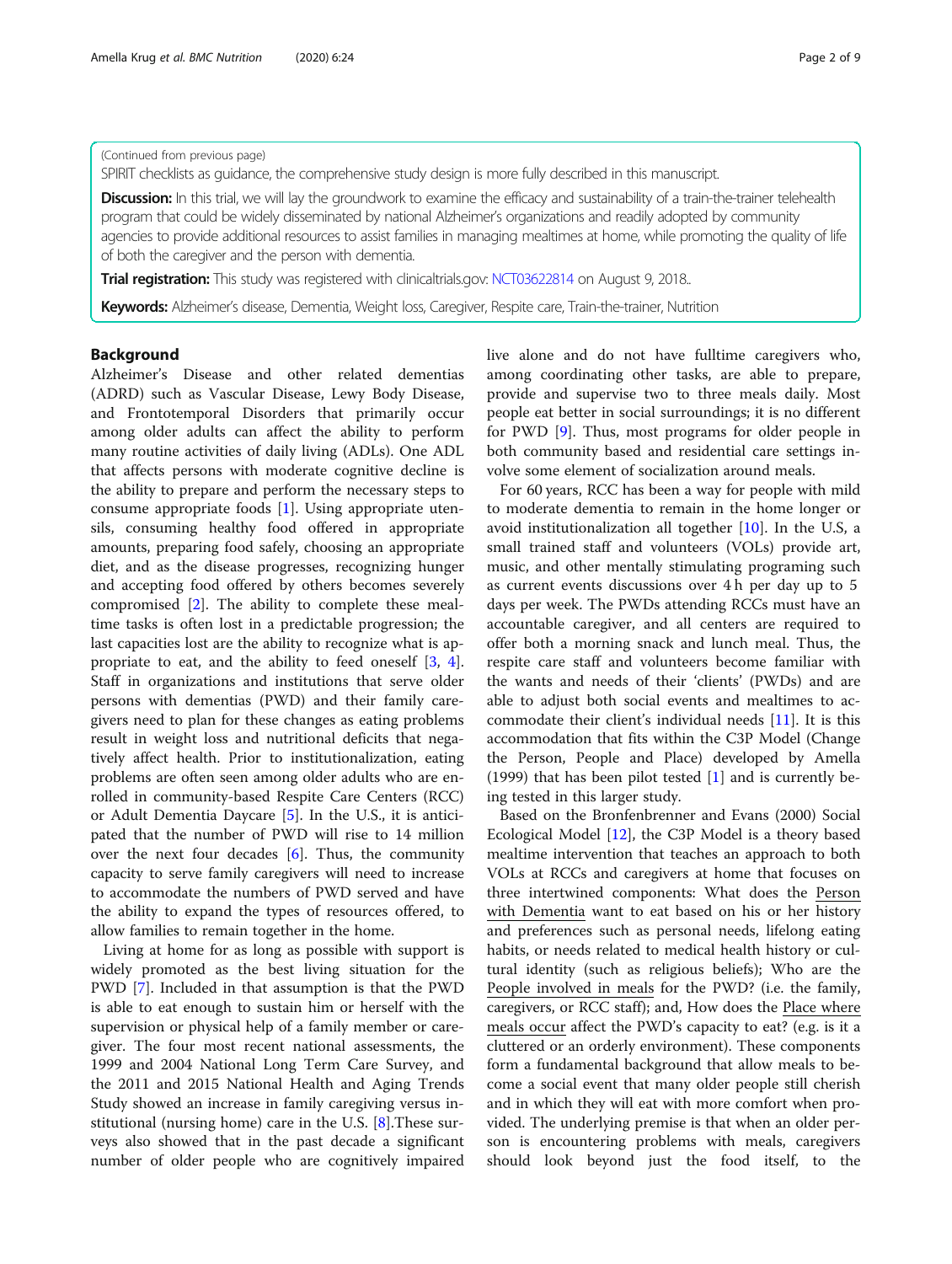environmental factors for possible changes that could facilitate eating. Thus eating is a not a simple ADL but one that requires examination of and changes to the context of meals to allow the PWD to be placed in the best situation to eat, have involved and knowledgeable caregivers, and be exposed to a pleasant environment where meals are served in familiar ways.

This study will evaluate the efficacy of a novel intervention Partners at Meals (PaM) that empowers caregivers and volunteers in RCCs who interact with PWD during mealtime. Specifically, we will implement a trainthe-trainer program, derived from the theory based C3P Model that will be delivered by telehealth and used to improve PWD nutritional outcomes and quality of life for both PWDs and caregivers. Using a cluster randomized controlled trial design in conjunction with a parallel mixed methods process evaluation, the primary hypothesis of this study is that participation in PaM will be associated with improved PWD body weight or weight maintenance and decreased dysfunctional mealtime behaviors compared to the control group receiving enhanced usual care.

## Methods/design

## Study design

This is a multi-site, facility-level cluster randomized controlled trial. Participating RCCs will be randomly allocated to the PaM telehealth intervention or the control enhanced usual care group. Volunteers, caregivers, and PWDs will be allocated to each study arm and receive study instruction based upon the site they attend. Inhome or on-site study visits will occur monthly over a six-month study period. Volunteers, caregivers, and RCC site administrators and directors will all participate in a mixed methods process evaluation at the end of their study involvement. The overall flow of this study is outlined in Fig. [1](#page-3-0).

## Setting and participants

The study will be conducted at 6 individual RCC sites from two large not-for-profit community-based respite care organizations and among a network of home respite care providers in the Southeastern United States.

# Recruitment and eligibility criteria Respite care centers and administrators

Both study site RCC organizations and their executive directors have long-standing relationships with one of the lead investigators (EAK), and both organizations have partnered with the investigator on prior shared funded research projects. Eligibility criteria for administrators included worked with the organization for at least 3 months and planning to be in place for at least 9 more months.

## Respite center volunteer

At each PaM study site, the researchers will hold study presentations in group settings for non-paid volunteers to gauge study interest. If the volunteer is interested, eligible, and provides written informed consent, he or she will be enrolled into the study. Eligibility criteria include: 18 years of age and older; volunteers at a participating RCC at least once a week for 4 h; must speak English; identify as comfortable in the teacher/coach role; demonstrate ability to use telehealth technology platform; willingness to attend intervention training and follow the 6-month study protocol; and, provide written informed consent. Individuals who receive any payment for their services are excluded.

# Caregiver and person with dementia

At both PaM and control group study sites, the researchers will work directly with facility administrators and directors to develop and implement a site-specific caregiver recruitment plan. Participant recruitment dissemination strategies will include study advertising through the use of IRB approved flyers and brochure, the direct mailing of letters, and, group presentations to caregivers. Those interested are directed to contact the researchers for more information or for how to join the study. If the caregiver and PWD are both interested, eligible, and provide consent, they are enrolled into the study.

Eligibility criteria for caregivers include: resides with or on the same property as the PWD; provides 4 h or more of care/day; assists with ADLs, including meals; demonstrates ability to use telehealth technology platform; willingness to follow the 6-month study protocol; and, provide written informed consent. Caregivers who received any payment for their services are excluded.

Eligibility criteria for the PWD include: 45 years of age and older; attending a participating RCC at least once per week (intervention or control group) or receiving other weekly RCC services (control group only); living with or within the same property as caregiver; diagnosis of Alzheimer's disease or related dementia with mild to moderate stage as demonstrated by the Functional Assessment Staging Scale (FAST) of 4 or greater; absence of wasting disorders (i.e., HIV/AIDS, heart or renal failure or COPD, end-stage cancer); some supervision required; mild dysfunctional behavior present (e.g., redirection) at meals; ability to provide verbal assent or written informed consent, or has a legally authorized representative who provides written informed consent by proxy; not receiving enteral feeding; not receiving active treatment by a speech pathologist/therapist; and, not diagnosed with dysphagia as identified by caregiver. Those PWD enrolled in or qualifying for hospice are excluded.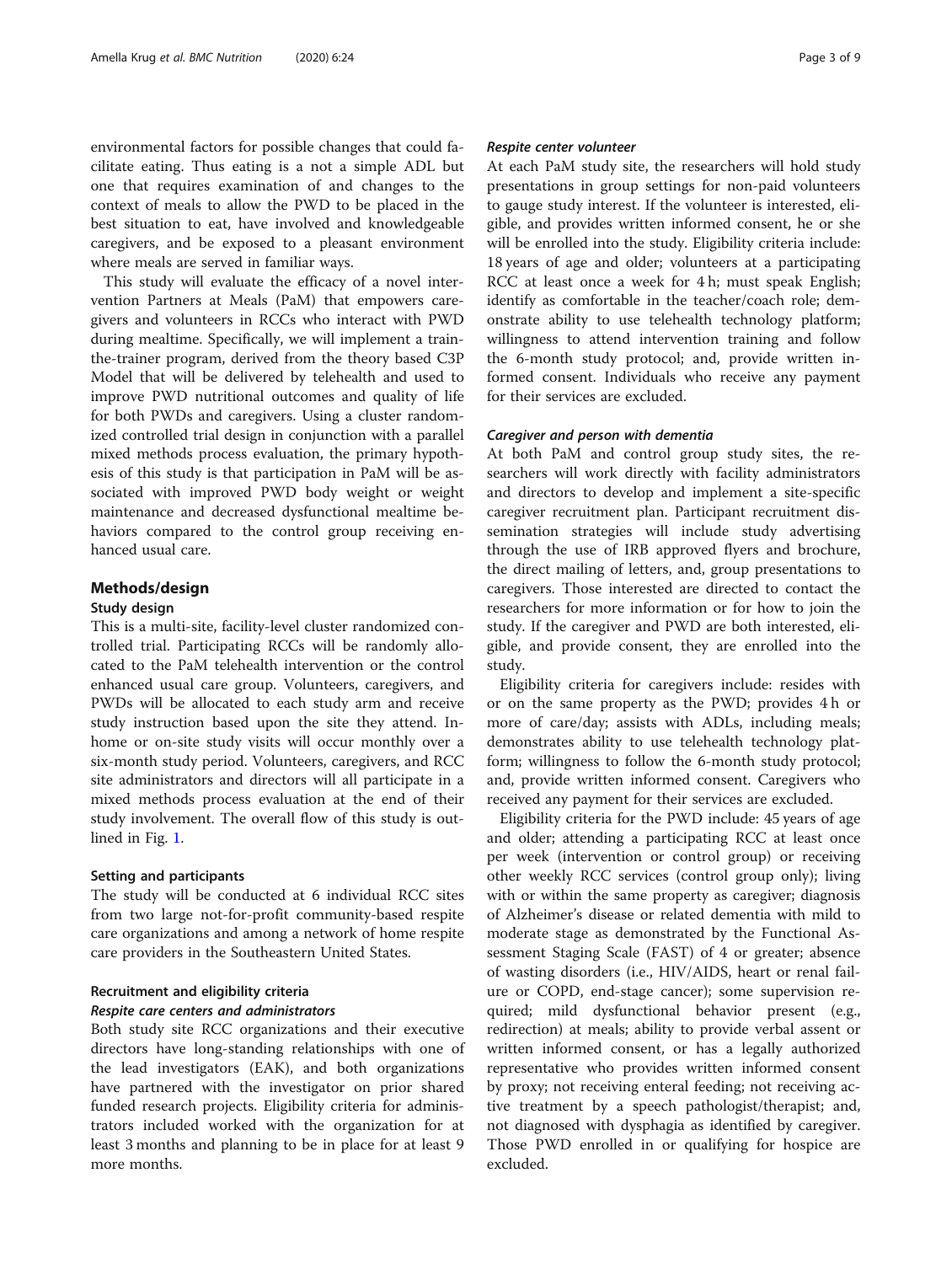<span id="page-3-0"></span>

#### Randomization and blinding

Based upon RCC facility characteristics (such as the number of clients and their demographics), individual facilities will be grouped to balance size and racial diversity, and then these clusters will be randomly allocated to either the PaM intervention or usual care control group. The allocation sequence will be generated by the study biostatistician using a computer generated model; caregivers and PWDs will be enrolled into each study arm based on their site attendance for respite care. Program implementation issues such as travel to study sites to provide PaM volunteer training prevent the research team from being blinded to site allocation; however, individual caregivers (CG) and PWD allocation in the study database are only accessible to the study coordinator who collects participant data and the members of the study's Data and Safety Monitoring Committee when reviewing adverse events.

## Sample size and power calculation

Sample size and power calculations were based on twosided pooled t-test of mean differences between weight changes at the follow-up visit in the two groups, intervention (PAM) and enhanced usual care group. The Type I error rate (alpha level, or significance level) was 0.05 (two-sided). Sample size requirements were adjusted to account for a three-level (RCC, VOL, PWD and CG) cluster randomization scheme, using the variance inflation factor method described by Teerenstra et al. (2008) [\[13](#page-8-0)]. Sample size estimate and power calculations were performed for within RCC sample sizes of 6–12 volunteers and 2–4 PWD / caregiver within each volunteer in each group, resulting in 24 PWD / caregiver dyads within each RCC. Intracluster correlations were assumed to range from 0 to 0.1 for  $ICC_{PC}$  and 0–0.05 for ICC<sub>V</sub>. Power calculations were based on an effect size  $(\Delta)$ , between group difference) of 0.95 standardized units (units of standard deviation, s). Assuming a dropout proportion up to 25% of participants, a total of approximately 60 PWD/CG dyads per group are needed.

### Intervention

Based on the C3P model, the PaM intervention involves a train-the-trainer process that includes RCC volunteers who are trained to train caregivers of PWDs in adaptive mealtime strategies and techniques to develop their caregiving skills in the home.

Training is comprised of two initial sessions (each 60– 90-min) delivered by a C3P trained research team member who is also trained in adult education. The trainings will occur at the PaM intervention sites and will be repeated as needed for all new site volunteers. These initial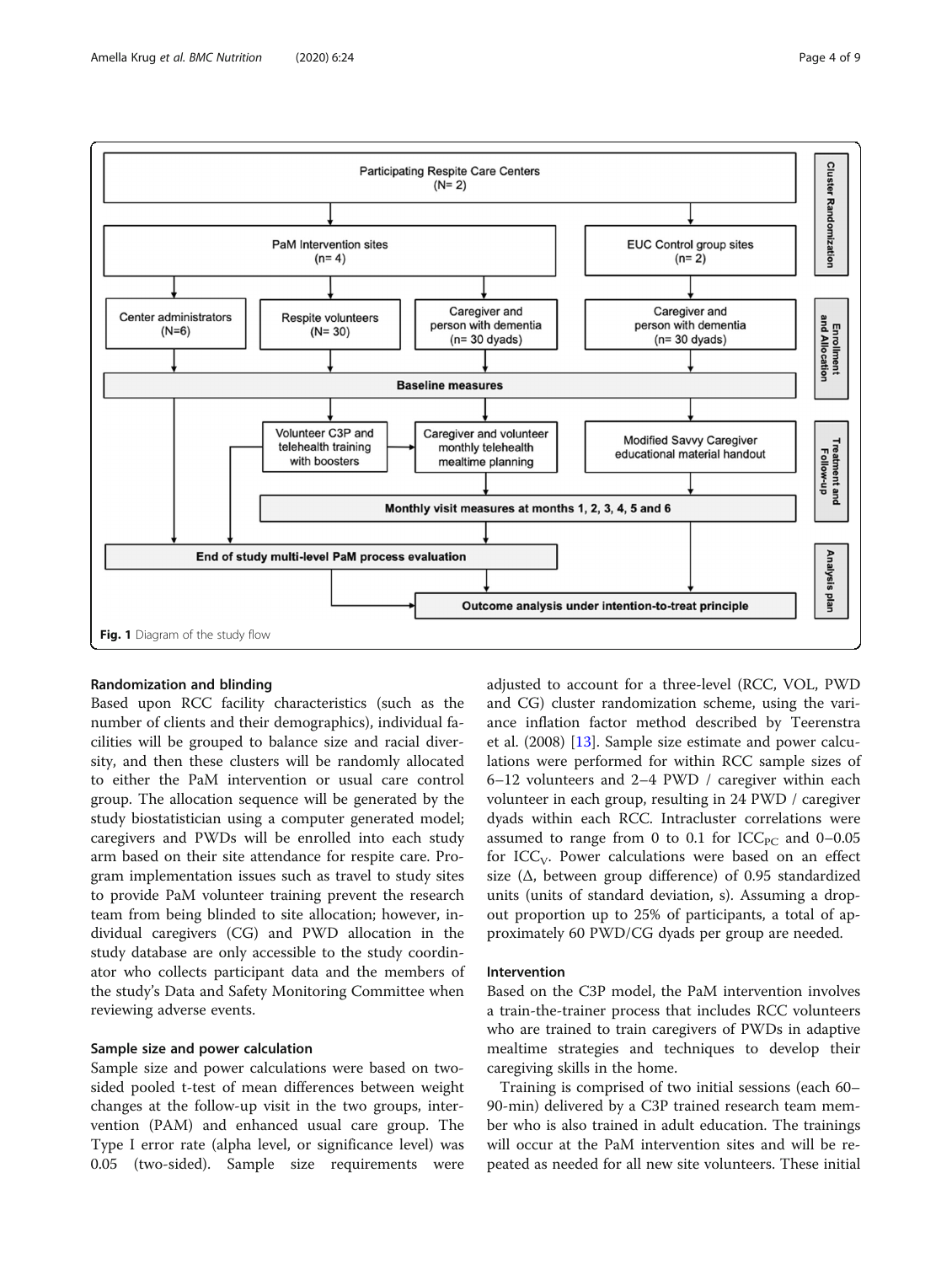sessions include: an introduction to dementia, dysfunctional behaviors, and mealtime issues; mealtime assessments, planning, and adaptive strategies and techniques to promote feeding and nutrition; principles of adult education and teaching skills; and, instructional use of a Health Insurance Portability and Accountability Act (HIPPA) compliant telehealth platform Doxy.me for volunteer/caregiver interaction. Before and after the completion of training, caregivers will complete a pre- and post mealtime knowledge test and self-efficacy survey. Volunteers will be provided with a study manual, that includes all training topic materials for reference, meal planning and assessments forms, and all other required study case record forms such as meal logs and meeting checklist forms.

After receiving their PaM training, volunteers at intervention sites will be matched with a consenting CG/ PWD dyad from the same site. The trained volunteer will then interact with the caregiver for a period of sixmonths with the intent to hold monthly telehealth meetings to review meal plans and continue to train the caregivers on skills around mealtime. At their initial inperson baseline meeting, the C3P trained team member will observe and make additional recommendations/suggestions to the volunteer and caregiver to 1) assess presenting PWD mealtime behaviors using the Edinburgh Feeding in Dementia Scale (EdFED) with additional behavior item (XL); 2) complete a C3P checklist that focuses on changes that could be made in the Place, People or Person; 3) develop a monthly meal plan that incorporates the strategies/suggestions to bring about the change in the 3Ps; and, 4) provide instructional training to the caregiver in the use of the telehealth platform and use of a study tablet to take pictures of meals and record mealtime activity while at home. Both caregivers and volunteers are provided with WIFI readyenabled tablets and data plans for use while enrolled in the study.

During study months 1–6, each month PWD's weight and mid-arm circumference will be measured by the research team member and caregivers will be requested to complete a schedule of monthly measures (see Table [1](#page-5-0)). Each month, caregivers will also be asked to maintain a detailed meal log and use the tablet to take a photo of 3 meals (a breakfast, lunch, and a dinner), and to take a 5–10 min video recording of an everyday meal with the PWD and upload these files to a secure server for viewing by the volunteer and subsequent analysis by the researchers. Additionally, caregivers and volunteers will meet monthly over the Doxy.me telehealth video platform to review and revise meal plans as determined by the PWDs current level of functioning, nutritional intake, and any other health conditions or cultural factors such as religious beliefs. At least 1 monthly meeting will be observed by the research team to assess volunteer skills competency and to monitor fidelity to the C3P program. Volunteers will be provided with booster training sessions (60–90 min) if they exhibit a lack of mastery of their C3P training and also if they are assigned to a dyad more than 2 months after their initial training.

At the end of the study, volunteers, caregivers, and RCC site administrators and managers will complete an exit survey and participate in semi-structured interviews with the researchers to assess program satisfaction and to identify multilevel contextual factors (barriers and facilitators) to program implementation, adoption, and sustainability.

## Control

In the control or enhanced usual care group, dyads do not receive the volunteer-facilitated PaM intervention but will receive selected and researcher developed standardized Alzheimer's caregiving literature.

At the baseline visit, caregivers enrolled in the usual care group will meet with the researchers and will be provided with a WIFI-enabled tablet with a data plan and a study manual that includes: an introduction to the study, study instructions, required study case record forms, basic information on health and nutrition, and selected modified caregiver educational materials from The Savvy Caregiver Program for Alzheimer's Caregiving [[14\]](#page-8-0). These selected and modified educational materials include basic strategies for dementia caregiving and cover topics such as dealing with emotions, making decisions, elements of caregiving and self-care, communication skills, and challenging issues such as coping with behavior of the PWD and dealing with social isolation. Similar to the PaM intervention group, all caregivers will also complete monthly meal logs and take and upload photos of a breakfast, a lunch and a dinner using the tablet provided to a secure server. They will not capture mealtime video recordings. All other baseline and monthly outcome measures including quality of life, weight, arm circumference, calorie intake, mealtime behaviors, self-efficacy, caregiver burden (Table [1\)](#page-5-0) for the caregivers and PWDs will be completed by the research team. Every attempt will be made to include PWDs with similar levels of cognitive/behavioral disabilities in both the PaM and usual care groups; however, because this is cluster design, equal balance cannot be assured.

# Outcome measures and instruments

As noted in the aims, there are key outcome measures as well as mediating and moderating variables to address secondary aims. The primary measures against which the study is powered lie with the PWD are weight change and change in dysfunctional behavior. The SPIRIT diagram (Table [1](#page-5-0)) summarizes the study's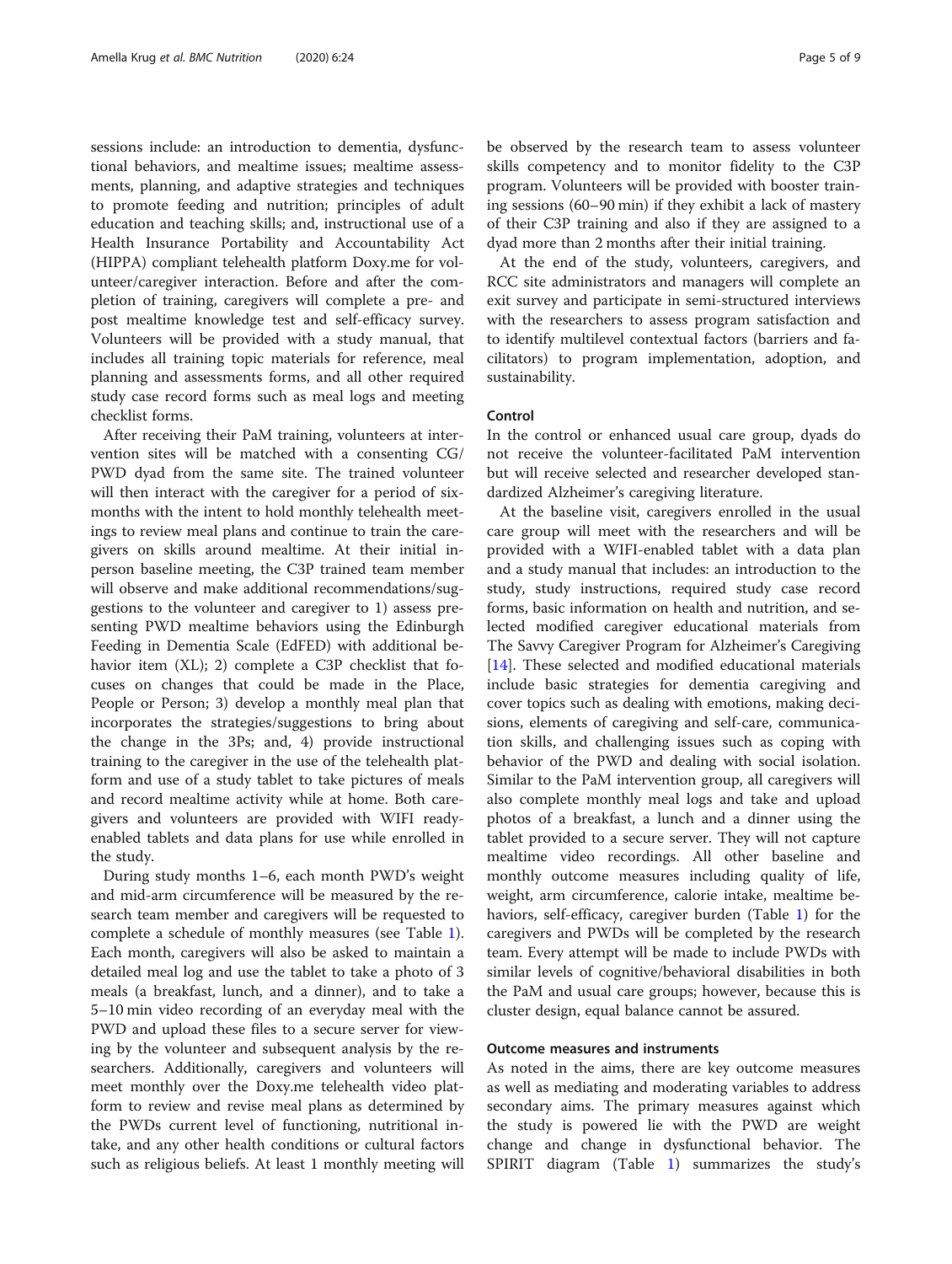| <b>TIMEPOINT</b>                                                            | $-t_1$ | ENROLLMENT ALLOCATION POST-ALLOCATION<br>0 |             | CLOSEOUT                  |             |                         |             |                  |  |
|-----------------------------------------------------------------------------|--------|--------------------------------------------|-------------|---------------------------|-------------|-------------------------|-------------|------------------|--|
|                                                                             |        |                                            | Month<br>1. | Month<br>$\overline{2}$   | Month<br>3  | Month<br>$\overline{4}$ | Month<br>5  | Month $t_x$<br>6 |  |
| <b>ENROLLMENT</b>                                                           |        |                                            |             |                           |             |                         |             |                  |  |
| Volunteer, PWD, and CG pre-eligibility screening<br>checklist               | Χ      |                                            |             |                           |             |                         |             |                  |  |
| Informed consent                                                            | Χ      |                                            |             |                           |             |                         |             |                  |  |
| Eligibility screen                                                          | Χ      |                                            |             |                           |             |                         |             |                  |  |
| PWD Mini Mental Status Examination (MMSE)                                   | Χ      |                                            |             |                           |             |                         |             |                  |  |
| PWD Functional Assessment Staging Scale<br>(FAST)                           | Χ      |                                            |             |                           |             |                         |             |                  |  |
| Allocation (cluster)                                                        |        | Χ                                          |             |                           |             |                         |             |                  |  |
| <b>INTERVENTIONS</b>                                                        |        |                                            |             |                           |             |                         |             |                  |  |
| Volunteer recruitment and training                                          | Χ      |                                            |             |                           |             |                         |             |                  |  |
| PaM telehealth program (intervention)                                       |        |                                            | X           | Χ                         | X           | Χ                       | Χ           | Χ                |  |
| Enhanced usual care (control)                                               |        |                                            | $\mathsf X$ | $\mathsf X$               | Χ           | $\mathsf X$             | $\mathsf X$ | X.               |  |
| ASSESSMENTS                                                                 |        |                                            |             |                           |             |                         |             |                  |  |
| Person with Dementia (PWD)                                                  | Χ      |                                            |             |                           |             |                         |             |                  |  |
| Demographics and characteristics                                            | Χ      |                                            |             |                           |             |                         |             |                  |  |
| Weight and mid-arm circumference (MAC)                                      | Χ      |                                            | Χ           | Χ                         | Χ           | Χ                       | Χ           | Χ                |  |
| Edinburgh Feeding in Dementia Scale (EdFED) +<br>extra behavioral questions | Χ      |                                            | Χ           | Χ                         | Χ           | Χ                       | X           | Χ                |  |
| Quality of Life in Alzheimer's Disease (QOL-AD)                             | Χ      |                                            | Χ           | Χ                         | Χ           | Χ                       | Χ           | Χ                |  |
| Caloric intake (analyzed from pre and post<br>photos of meals)              |        |                                            | Χ           | Χ                         | Χ           | Χ                       | Χ           | Χ                |  |
| Dysfunctional behaviors (analyzed from<br>mealtime video recordings)        |        |                                            | Χ           | Χ                         | X           | X                       | X           | Χ                |  |
| Caregiver (CG)                                                              |        |                                            |             |                           |             |                         |             |                  |  |
| Demographics and characteristics                                            | Χ      |                                            |             |                           |             |                         |             |                  |  |
| Dementia and Mealtime knowledge test (pre/<br>post)                         | Χ      |                                            |             |                           |             |                         |             | X.               |  |
| C3P Self-efficacy for change (pre/post)                                     | Χ      |                                            |             |                           |             |                         |             | Χ                |  |
| Center for Epidemiological Studies - Depression<br>Scale (CES-D)            | Χ      |                                            | Χ           | $\boldsymbol{\mathsf{X}}$ | X           | Χ                       | $\mathsf X$ | Χ                |  |
| Zarit 12-item Burden Scale                                                  | Χ      |                                            | Χ           | $\boldsymbol{\mathsf{X}}$ | Χ           | Χ                       | X           | Χ                |  |
| European Quality of Life (Euro-QL)                                          | Χ      |                                            | $\mathsf X$ | $\mathsf X$               | $\mathsf X$ | $\mathsf X$             | $\mathsf X$ | Χ                |  |
| Program satisfaction survey                                                 |        |                                            |             |                           |             |                         |             | Χ                |  |
| Semi-structured interview                                                   |        |                                            |             |                           |             |                         |             | Χ                |  |
| Volunteer                                                                   |        |                                            |             |                           |             |                         |             |                  |  |
| Demographics and characteristics                                            | Χ      |                                            |             |                           |             |                         |             |                  |  |
| Dementia and Mealtime knowledge test (pre/<br>post)                         | Χ      |                                            |             |                           |             |                         |             |                  |  |
| Training satisfaction survey                                                | Χ      |                                            |             |                           |             |                         |             |                  |  |
| C3P Self-efficacy for change (pre/post)                                     | Χ      |                                            |             |                           |             |                         |             | X                |  |
| Telehealth caregiver meeting logs                                           |        |                                            | Χ           | Χ                         | X           | X                       | X           | Χ                |  |
| Meal plan forms                                                             |        |                                            | $\mathsf X$ | $\mathsf X$               | $\times$    | X                       | $\mathsf X$ | X.               |  |
| Program satisfaction survey                                                 |        |                                            |             |                           |             |                         |             | Χ                |  |
| Semi-structured interview                                                   |        |                                            |             |                           |             |                         |             | Χ                |  |

# <span id="page-5-0"></span>Table 1 SPIRIT diagram displaying schedule of enrollment, interventions, and assessment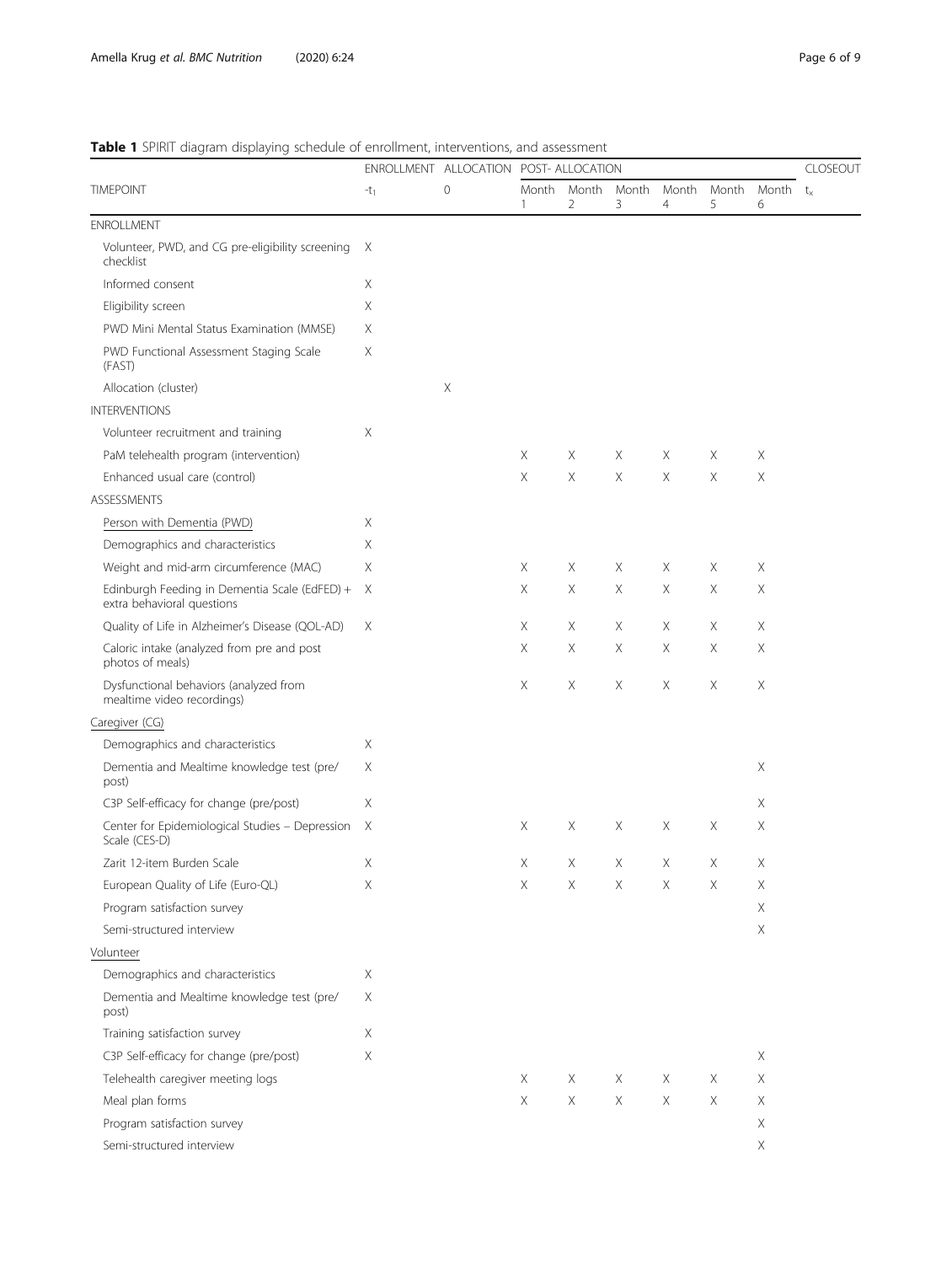**Table 1** SPIRIT diagram displaying schedule of enrollment, interventions, and assessment (Continued)

|                                  |     | ENROLLMENT ALLOCATION POST-ALLOCATION |  | <b>CLOSEOUT</b> |                                             |  |  |
|----------------------------------|-----|---------------------------------------|--|-----------------|---------------------------------------------|--|--|
| <b>TIMEPOINT</b>                 | -tı |                                       |  |                 | Month Month Month Month Month Month ty<br>4 |  |  |
| Administrator                    |     |                                       |  |                 |                                             |  |  |
| Demographics and characteristics |     |                                       |  |                 |                                             |  |  |
| Program satisfaction survey      |     |                                       |  |                 |                                             |  |  |
| Semi-structured interview        |     |                                       |  |                 |                                             |  |  |

schedule of enrollment, interventions, assessments and timing by participant type.

# Data collection, management, and retention

At each data collection time point, data are directly entered by the researchers into a Research Electronic Data Capture (REDCap) database hosted on secure servers at the Medical University of South Carolina. Individual participant paper source documents and case record forms are kept securely locked in a filing cabinet and will be maintained for 6 years post-study completion per institutional policy. Only IRB-approved study personnel with the appropriate delegated responsibilities by the principal investigator will have access to the study database and records.

# Statistical methods

#### Outcome analysis

Descriptive statistics will be used to characterize the study sample in terms of demographic and clinical features as appropriate. The intent-to-treat sample will comprise of all participants with at least one postbaseline measurement. In primary analyses, change in outcome measures for the PWD, caregiver and volunteer will be compared between the groups using a generalized linear mixed models (GLMM) approach with PaM/ enhanced usual care as the primary independent variable and the primary outcome measures as the dependent variable in individual models [[15](#page-8-0)–[17](#page-8-0)]. Group (PaM/enhanced usual care) will be included as a fixed effect; terms representing the cluster effects RCCs and volunteers (for PWD and caregiver outcomes) will be included in the model as random effects to account for correlation among PWD/caregiver dyads within the same volunteer, as well as for volunteers within the same RCC. In a second step, models will be adjusted for covariables such as age, race/ethnicity, gender, marital status, MMSE, years since diagnosis, location of RCC (rural vs. urban) and other putative prognostic factors. Though standard dyadic analysis of these data is not possible since different instruments are used for assessments of the individual members of the dyad due to the nature of the underlying disease of the PWD, we will adjust models for relevant covariates obtained from the

caregiver to account for influences of caregiver burden, self-efficacy, depression and quality of life on PWD outcome measures.

Further, the adjusted average number of hospitalizations/institutionalizations in the PaM and enhanced usual groups will be compared using a GLMM approach as described above. Odds ratios for the categorical outcome measure hospitalized / institutionalized (yes/no) adjusted for covariables will be obtained using logistic regression modeling analogous to the GLMM approach described above. Process evaluation, and feasibility measures including RCC administrator satisfaction will be reported as appropriate. Frequency distributions of adverse events (AE) and serious adverse events (SAE) will be determined for the two groups. All AEs and SAEs will be collected, assessed, and tracked through to final resolution by the researchers per institutional policy. Proportions within categories of adverse events for PaM compared to enhanced usual care usual will be compared via chi-square analyses. All analyses will be conducted using SAS Statistical Software Version 9.4 (Copyright© 2016 by SAS Institute Inc., Cary, NC, USA).

## Process evaluation

A multi-level mixed-methods process evaluation involving the review of individual case records and developed meal plans as well as one-on-one semi-structured interviews and surveys with RCC administrators, program directors, volunteers and caregivers will be used to examine the contextual factors (barriers and facilitators) on the delivery and efficacy of the PaM telehealth intervention.

The aims of the process evaluation are to:

- i. explore contextual factors at all levels related to the delivery of the intervention;
- ii. assess volunteer and caregiver change in knowledge related to mealtime planning and coping with dysfunctional behaviors among PWD
- iii. assess volunteer and caregiver fidelity to the intervention;
- iv. explore participants experiences related to the intervention (reach, acceptability and satisfaction); and,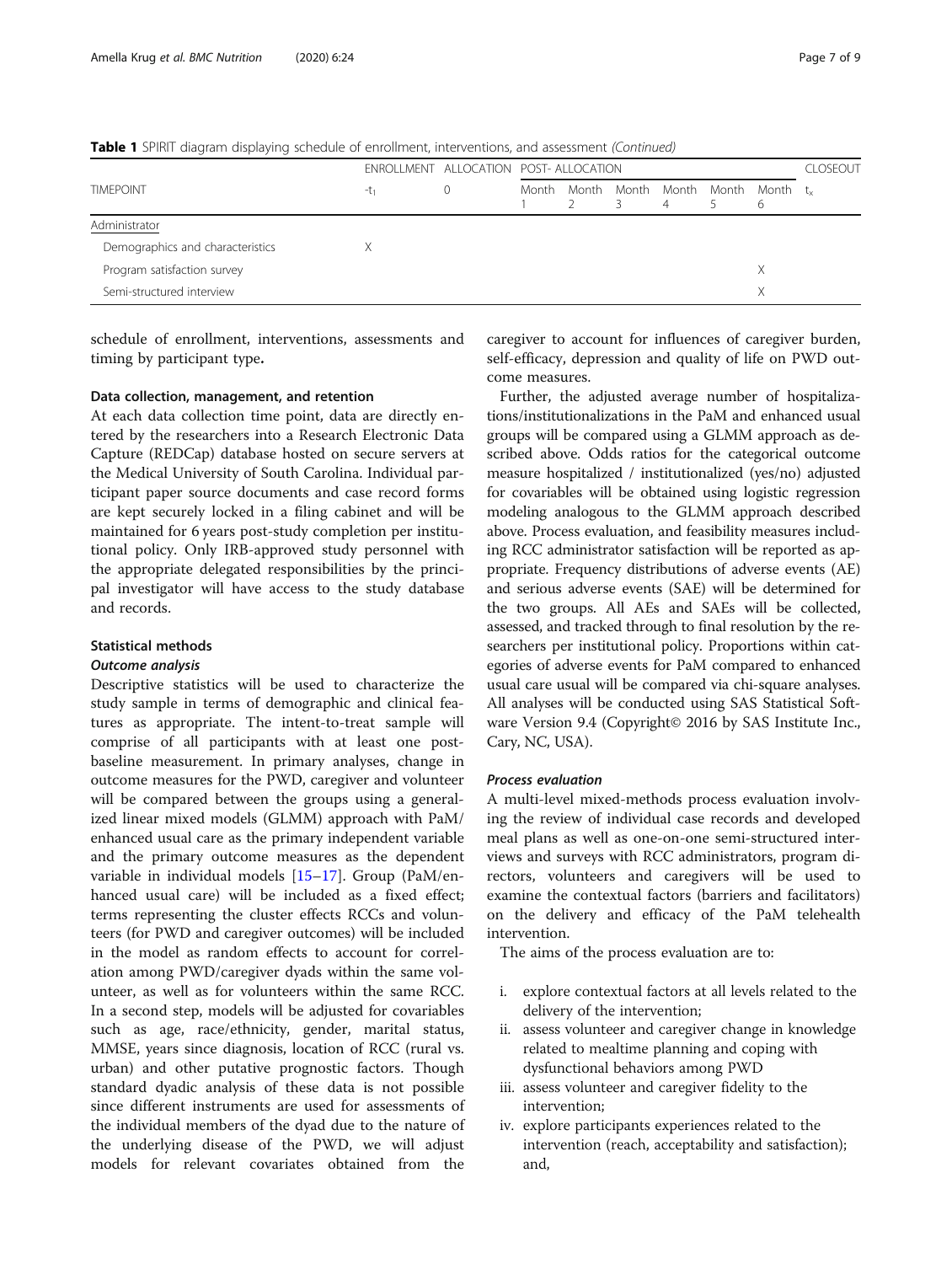v. explore the likelihood of program adoption, sustainability, and replicability.

For process evaluation, the distribution of RCC administrator, program director and caregiver satisfaction with the program and willingness to continue the program post-funding will be examined and reported in the intervention group only. Further, the proportion of CG uploading all meal observation recordings (adherence) will reported for adherence, proportions of CGs and volunteers reporting technology problems will be determined as feasibility measures.

In-person semi-structured interviews will be conducted by a single member of the research team and will last approximately 45–60 min. All interviews will be recorded, transcribed and then thematically analyzed. A structured interview guide based on the RE-AIM framework [\[18\]](#page-8-0) and codebook will be developed and used to assign interviewee responses to one of the four constructs (Reach, Adoption, Implementation, Maintenance). Specific questions including how the program was introduced to caregivers, the barriers and facilitators to implementation, and factors including impacting the program's sustainability at the RCC will be included. Thematic analysis and interpretation will be performed by three members of the research team until consensus is reached, to increase the scientific rigor and validity of the findings.

#### Data and safety monitoring

Participant safety, and the ethical treatment of this vulnerable population are of paramount importance. A Data and Safety Monitoring Committee comprised of an independent dysphagia expert (PhD, CC-SLP), a independent family nurse practitioner (RN, PhD), an independent technology for healthy lifestyle expert (PhD), the study biostatistician (PhD), and the trial director (MS) will convene semi-annually to review all adverse events, monitor the study safety profile, and make recommendations regarding study modification, termination, and continuance.

## Respite care center and participant study compensation

For every year of the study, the two partnering RCC organizations will each receive \$10,000 compensation for the needed extra resources, facility space, staff time, and operating costs associated with the conduct of this study at their sites. Trained volunteers will receive \$100 for each PWD/ caregiver dyad they work with for at least one month; there is no further remuneration. The total number of dyads is 5 with which any volunteer can work; and, thus the maximum compensation for volunteers is \$500. All caregivers enrolled in the study, whether in the PaM or usual care group, will receive \$50 in compensation at enrollment and \$50 per month for every month they are enrolled in the 6-month study for a

maximum of \$350. It is expected that because the caregivers live with or on the same property as the PWD, that this money will be considered shared.

## Dissemination

We plan to disseminate and share the findings from this study both locally within our community and academically through presentations at relevant conferences for Alzheimer's Disease researchers, professionals specializing in gerontology, and other healthcare professionals, as well as in peer-reviewed publications.

# Discussion

In the U.S., with an increasing aging population, the need and demand for community based RCCs are also expected to increase as a direct resultant. This cluster RCT will evaluate the efficacy of an innovative train-the-trainer model targeting volunteers at RCCs in the telehealth delivery of a theory based mealtime intervention among caregivers of PWD with mild to moderate cognitive impairments. By focusing on patient-centered outcomes related to dysfunctional mealtime behaviors and through the use of a mixed method and multi-level approach to understand and explore contextual factors to the delivery of this innovative intervention, we lay the groundwork to examine the potential for the sustainability of a program that could be readily disseminated and adopted by national organizations and community agencies alike. The goal is to build capacity and offer resources remotely to families around managing mealtimes for this vulnerable population, so that they may remain at home, where they prefer.

#### Abbreviations

AE: Adverse event; ADL: Activities of daily living; C3P: Changing the Place, People and Person; CES-D: Center for Epidemiological studies - Depression scale; CG: Caregiver; CONSORT: Consolidated Standards for Reporting of Trials; EDFED XL: Edinburgh feeding in dementia scale + extra dysfunctional behavior questions; EUC: Enhanced Usual Care; EURO-QOL: European quality of life; FAST: Functional Assessment Staging Test; GLMM: Generalized linear mixed models; MAC: Mid arm circumference; MMSE: Mini Mental Status Exam; PaM: Partners at Meals; PWD: Persons with dementia; QOL: Quality of life; QOL-AD: Quality of life in Alzheimer's Disease; REDCap: Research Electronic Data Capture; RCC: Respite care center; RCT: Randomized controlled trial; SAE: Serious adverse event; SMC: Data and Safety Monitoring Committee; SPIRIT: Standard Protocol Items: Recommendations for Interventional Trials; VOL: Volunteer

#### Acknowledgements

The authors would like to thank Dr. Ken Hepburn for use and permission to modify Savvy Caregiver educational materials as well as our community partners Respite Care Charleston in Charleston SC and The ARK in Summerville SC for their commitment to Alzheimer's research.

#### Authors' contributions

All authors of this manuscript meet the International Committee of Medical Journal Editors (ICMJE) authorship Recommendations for the Conduct, Reporting, Editing, and Publication of Scholarly Work in Medical Journals. The study was conceived by EA and SQ and KM. TK is the lead multiple principal investigator, MM (fourth author) is the study biostatistician, and MM (fifth author) is the trial director. All authors have read, critically revised, and approved the final version of the manuscript.